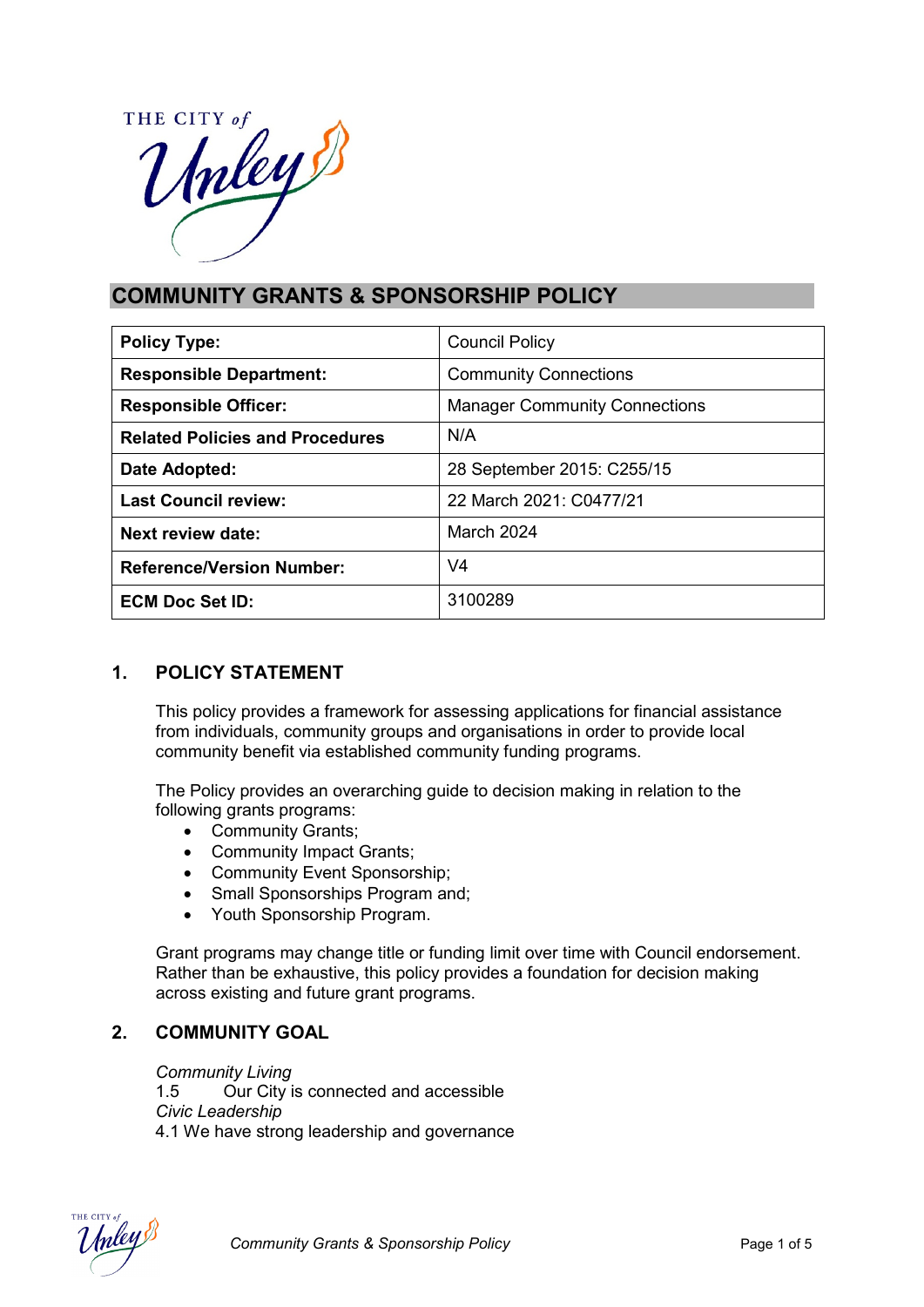## **3. POLICY OBJECTIVES**

Each grant program has guidelines in place in relation to what applications are eligible for funding. However as principal themes, funding via grants programs should encourage active citizenship and community capacity building and provide support to respond to local needs.

Grant programs provide merit based financial assistance for individuals, community groups and organisations in line with the respective program guidelines. The intention of these includes:

- Create meaningful opportunities for social interaction and community connection;
- Foster partnerships and enhance social inclusion;
- Actively promote cultural diversity and understanding, including the expression of community identity;
- Minimise environmental footprint and increase community awareness of environmental issues;
- Encourage increased physical activity and to promote wellbeing and healthy living;
- Activate public spaces and increase vibrancy through community festivals and events;
- Build capacity to reduce financial or other dependence on Council;
- Skill development that improves learning and community wellbeing; and/or
- Offering opportunities for intergenerational skill sharing or celebration.

#### **4. PRINCIPLES**

This policy is based on the City of Unley's recognition that individuals, community groups and organisations should be supported to participate in all aspects of community life. The City of Unley is committed to support local initiatives that provide opportunities for the community to access and participate in a wide range of recreation, cultural, community and environmental activities and projects. Consideration is made based on merit and budget provisions.

This policy is based on the following principles of good governance:

- Timely, open and transparent decision making;
- Accessibility; and
- An equitable framework for assessing requests for financial assistance.

## **5. POLICY**

Individuals, community groups and organisations will be considered for activities and projects that demonstrate they are of benefit to the Unley community.

All funding provided via a grant or sponsorship program is assessed according to the respective guidelines. Final endorsement is provided by Council, except where endorsement is undertaken under delegation. Programs endorsed under delegation are the Small Sponsorships Program and Youth Sponsorship Program. These

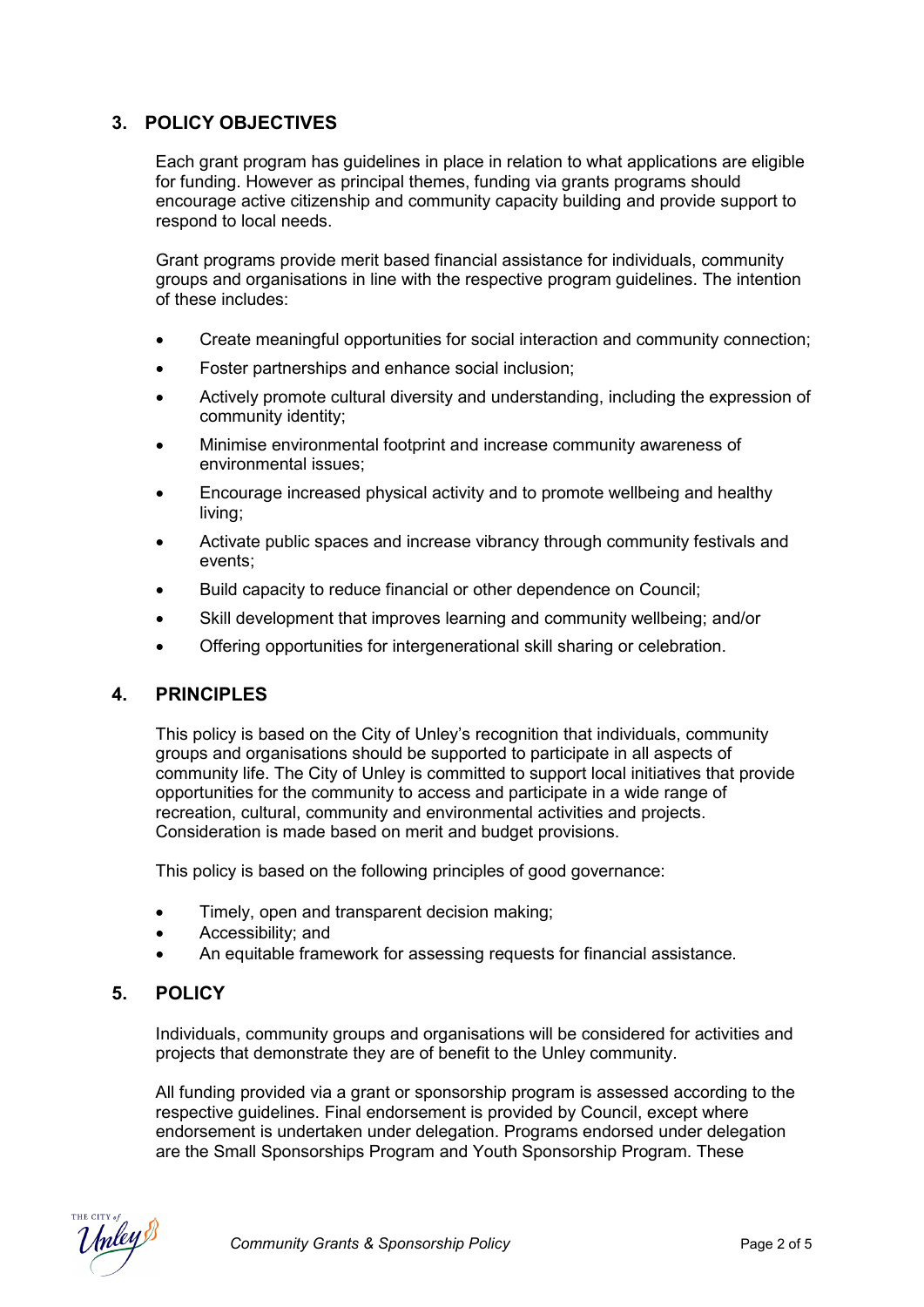programs do not have set funding rounds, rather operate on an ad-hoc application process throughout the year.

Applications will be assessed against the pre-determined criteria and the capacity of the applicants to deliver stated program objectives.

Funding rounds are promoted by using broad-based, open processes that are not limited solely to invited sponsors.

It is acknowledged that some community programs and activities require regular or ongoing funding support. However, to enable a diverse range of programs to be supported and to reduce the dependency on annual Council funding, the financial sustainability of activities will be considered during the grant assessment process. Applicants who have received funding support through two consecutive funding rounds for the same project are encouraged to investigate alternate funding sources or to diversify their request.

Any funding agreement will be documented, and expectations of the partnership agreed upon prior to funding being provided.

Funding (cash or in-kind) will only be provided for the activities described in the application, and must be in line with the funding guidelines of the respective program.

Recipients are required to provide background information prior to receiving funding which may include but is not limited to Public Liability Insurance, Financial Statements (audited where applicable), quotes for services, letters of support and other information to clarify the nature of the group or activity.

Fees for event related items such as road closures, hire of public spaces, waste management, etc. are set annually in conjunction with the Council's Annual Budget. Council implements an equitable pricing framework that supports access to Council facilities and resources.

Council's support via a grant program does not transfer responsibility to Council of actions taken or outcomes achieved by the applicant during the course of the funded activity.

Council must be acknowledged as appropriate on all advertising and promotion mediums in relation to the funded activity as per the respective program guidelines. Information on Council's style guide is available on Council's website.

Recipients are required to submit an acquittal, showing evidence of full expenditure of funds, for all programs. Timeframes for receipt of acquittals is specified in the respective guidelines for each program. Acquittals may also provide evidence of the impact of their activity according to the agreement in place. In the case that acquittals are not provided by recipients, they will be deemed ineligible to apply for and receive future funding until the acquittal is submitted.

Recipients must expend funds provided on the activity stated in their application unless otherwise negotiated with Council. If the funded activity does not proceed within the financial year it was allocated, Council can, without prior negotiation, reallocate funding. If funds are expended on activities that are not in line with those stated on the application (or alternate activities as negotiated with Council), Council reserves the right to request that part or all of the funds be returned.

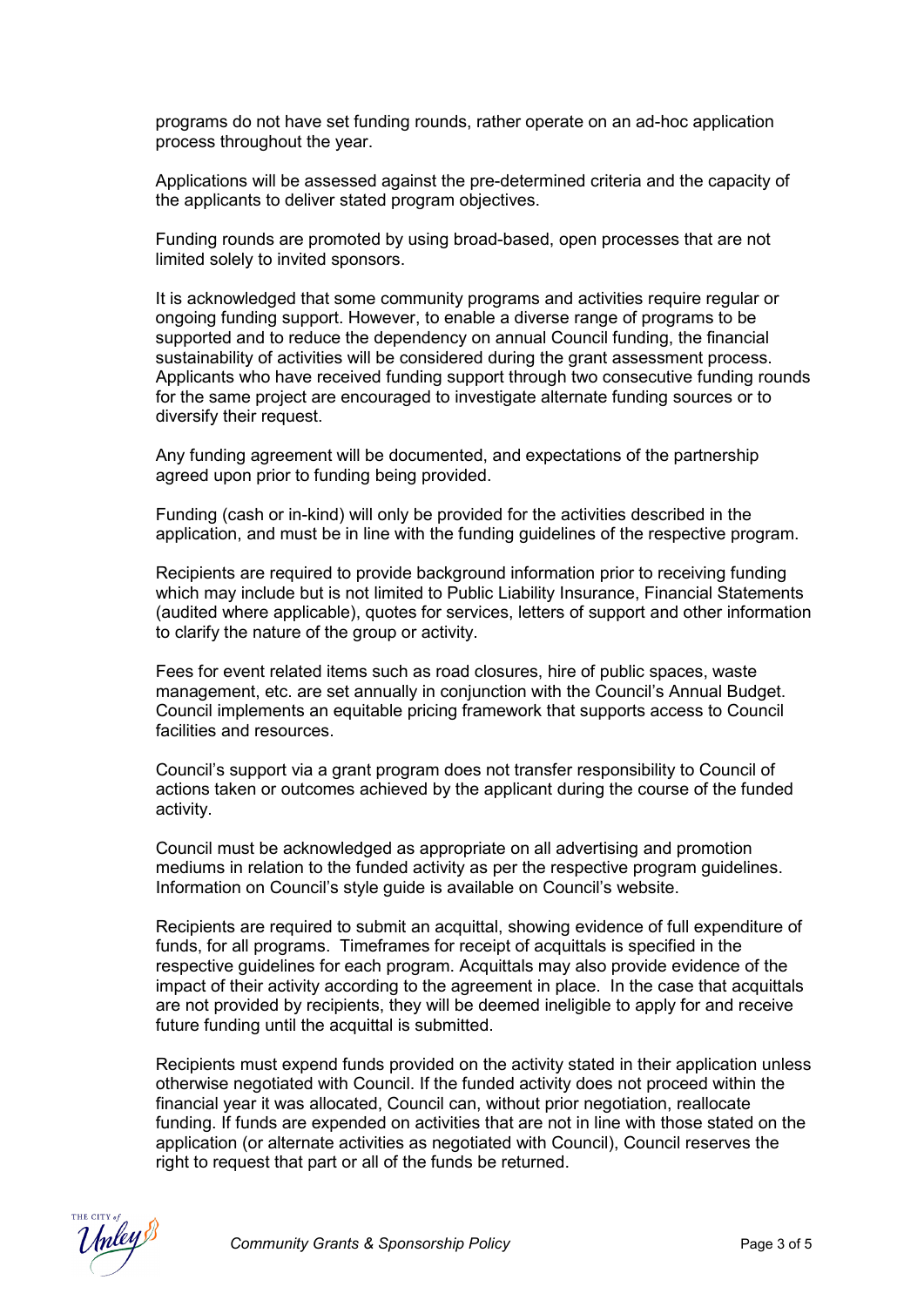A condition of all funding agreements is that unspent funds must be returned to Council. Organisations who have an outstanding financial acquittal will not be assessed until satisfactory documentation is provided.

Successful applicants are not excluded from applying for funding via other grants and sponsorship programs of Council, provided the application is for a different activity/event and meet the criteria required as per the respective program guidelines.

#### **6. DEFINITIONS**

| Acquittal         | a written evaluation and report on the outcomes and<br>expenditure of grant funding provided by Council.                                                                                                                                                                                                                                                      |  |
|-------------------|---------------------------------------------------------------------------------------------------------------------------------------------------------------------------------------------------------------------------------------------------------------------------------------------------------------------------------------------------------------|--|
| Agreement         | a written contract describing expectations of both parties and<br>key deliverables of the funded project.                                                                                                                                                                                                                                                     |  |
| Applicant         | the person or organisation applying for funding support from<br>Council.                                                                                                                                                                                                                                                                                      |  |
| Application       | the request for funding made using the appropriate Council<br>application form.                                                                                                                                                                                                                                                                               |  |
| Council           | City of Unley                                                                                                                                                                                                                                                                                                                                                 |  |
| Funding           | refers to cash and/or in-kind support provided by Council to the<br>applicant.                                                                                                                                                                                                                                                                                |  |
| Grant             | a payment made for a specific purpose.                                                                                                                                                                                                                                                                                                                        |  |
| In-kind           | the provision of Council services such as waste management,<br>traffic services, road closures, waiving of facility hire fees,<br>power access, bollards, bunting and line marking. These are<br>costs incurred by various departments of Council as part of<br>supporting the delivery of events and activities and may form<br>part of the support offered. |  |
| Organisation      | an organised group of people with a particular purpose,<br>including a business or not for profit group.                                                                                                                                                                                                                                                      |  |
| Small sponsorship | a payment not exceeding \$500 in total value.                                                                                                                                                                                                                                                                                                                 |  |
| Sponsorship       | an arrangement in which Council provides a contribution as<br>money and/or in-kind to support an activity for a certain<br>specified benefit.                                                                                                                                                                                                                 |  |
| Youth             | young people aged 12-25 years inclusive.                                                                                                                                                                                                                                                                                                                      |  |

## **7. LEGISLATION/REFERENCES**

- *Local Government Act 1999*;
- Community Grant Guidelines and Application Form;
- Community Impact Grant Guidelines and Application Form;
- Community Event Sponsorship Guidelines and Application Form;

**Community Grants & Sponsorship Policy** Policy **Page 4 of 5**